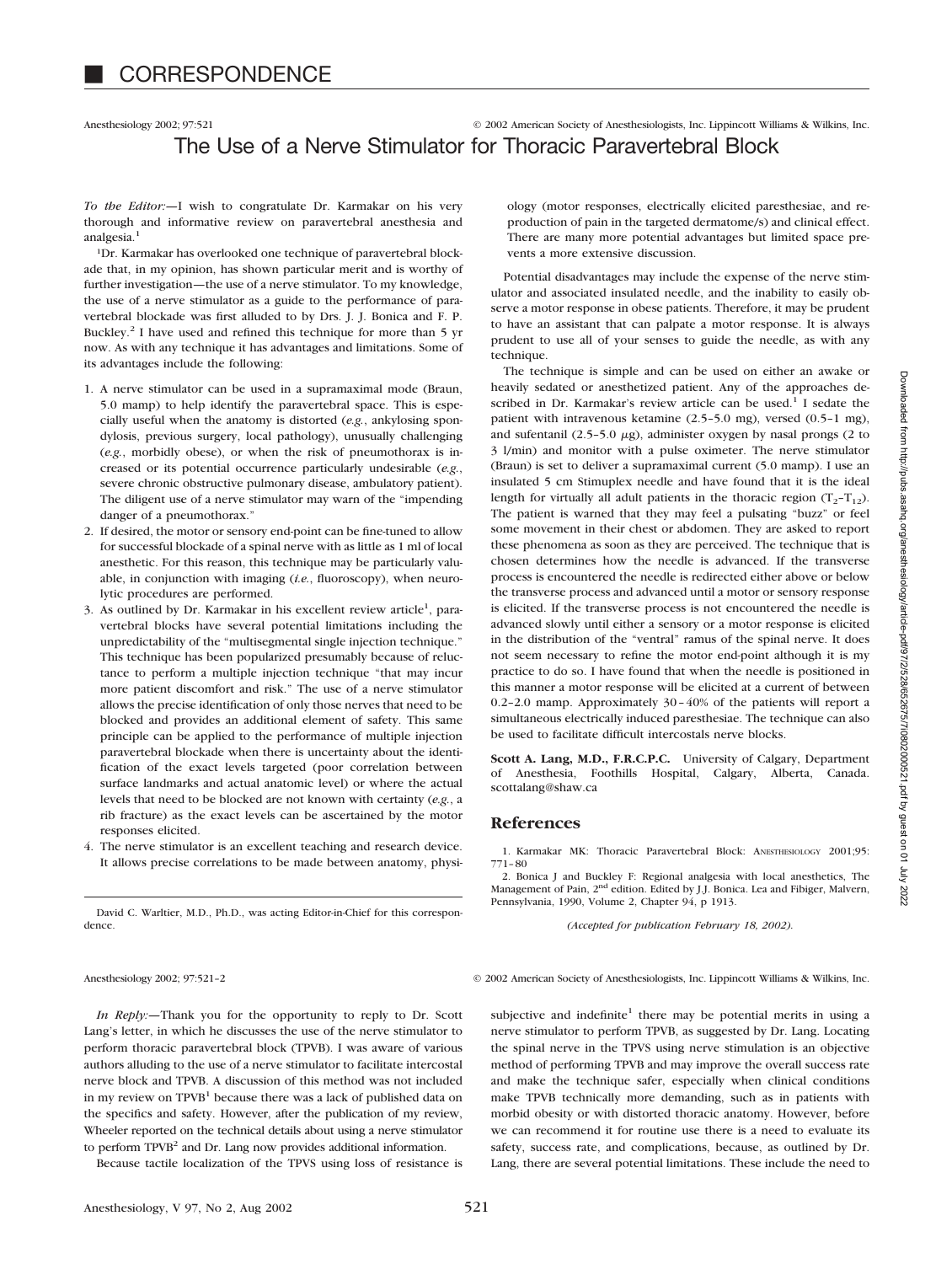dence.

use relatively high current intensity (1–5 mA) during initial simulation that can induce paresthesia, inability to readily observe a motor response in obese patients, and the need for an assistant to palpate the chest for the motor response. Moreover, local anesthetic injected at one thoracic level can spread to the contiguous levels (depending on the volume injected) where it may either modify or abolish the intercostal motor response to spinal nerve stimulation predisposing to deep needle insertion and possible pleural puncture during a multiple injection TPVB. Despite some of these potential limitations the technique of

David C. Warltier, M.D., Ph.D., was acting Editor-in-Chief for this correspon-

using nerve stimulation to perform TPVB is definitely worthy of further investigation.

**Manoj K. Karmakar, F.R.C.A.** Department of Anaesthesia and Intensive Care, The Chinese University of Hong Kong, Prince of Wales Hospital, Shatin, NT, Hong Kong. karmakar@cuhk.edu.hk

## **References**

1. Karmakar MK: Thoracic paravertebral block. ANESTHESIOLOGY 2001; 95(3): 771–80

2. Wheeler LJ: Peripheral nerve stimulation end-point for thoracic paravertebral block. Br J Anaesth 2001; 86(4):598–9

*(Accepted for publication February 18, 2002).*

Anesthesiology 2002; 97:522 © 2002 American Society of Anesthesiologists, Inc. Lippincott Williams & Wilkins, Inc.

## Useful Information about the pharmacokinetics and Pharmacodynamics of Midazolam and Lorazepam

*To the Editor:—* Barr *et al.*<sup>1</sup> have provided useful information about the pharmacokinetics and pharmacodynamics of midazolam and lorazepam when administered by infusion to intensive care patients. However, their conclusions may be misleading and are at variance with other published data.

Methodologically, it is notable that Barr *et al.*<sup>1</sup> report a mean duration of lorazepam infusion more than twice that for midazolam (36.94 *vs.* 15.02 h, respectively), and that the SD of lorazepam infusion duration was approximately 31 h. These differences could easily explain the prolonged time to awakening and extubation associated with lorazepam administration. It is also unfortunate that the authors did not better standardize the analgesic regimens between the two groups, or at least report the doses of fentanyl administered. Differences in drug potency may have been related to the success of the associated analgesic regimen.

Swart *et al.* previously compared the pharmacology of midazolam and lorazepam in a randomized, double-blind trial of critically ill patients.<sup>2</sup> Swart studied a larger and much more ill (Apache II score of approximately 26 *vs.* 9 in the Barr study) group of patients, one that may be more representative of the type of patients requiring continuous infusions of sedative drugs. In addition, patients received sedative infusions for a much longer duration of time in the Swart study (141 *vs.* 15 h). Although Swart *et al.'*s pharmacokinetic analysis was not as sophisticated as Barr *et al.'*s, they did report a longer elimination half life for lorazepam than midazolam (13.8 *vs.* 8.9 h, respectively). However, there was much more variability in midazolam's half life, with a range extending from 2.2–35.5 h. In contrast to Barr *et al.*, Swart found that the infusion rate of midazolam required to achieve a comparable

*In Reply:—*We appreciate the points raised by Dr. Deem. Our manuscript addresses the differences in infusion duration.<sup>1</sup> To briefly recapitulate: this was a double-blind, randomized study. Occasionally randomization fails to divide patient covariates evenly between groups. The smaller the study, and the more covariates considered, the more likely it is that not all covariates will be evenly divided between groups. Since randomization failed to provide similar durations of infusions, we used a model-based approach to draw clinical inference from the fundamental PK/PD characteristics. Those inferences support our conclusions. The half-lives reported for midazolam (10 h) and lorazepam (16 h) in our manuscript are consistent with the published PK of midazolam<sup>2-7</sup> and lorazepam.<sup>7-12</sup>

level of sedation was approximately 15 times higher than for lorazepam, despite administration of comparable doses of fentanyl. In addition, Swart *et al.* found that patients achieved the desired level of sedation more frequently with lorazepam than midazolam. Finally, the average daily drug cost was approximately 10 times higher with midazolam than lorazepam.

A comparison of the two studies mentioned above reveals the complexity of sedation of critically ill patients. In the spirit of contextsensitive half-life, the pharmacokinetics of a particular drug may vary markedly with the duration of administration, severity of illness, and so on. Despite the evidence of prolonged sedation in association with lorazepam use in the intensive care unit presented by Barr *et al.*, lorazepam may be a more effective and cheaper agent than midazolam "in the long run."

**Steven Deem, M.D.** Harborview Medical Center, Seattle, Washington. sdeem@u.washington.edu

### **References**

1. Barr J, Zomorodi K, Bertaccini EJ, Shafer SL, Geller E: A double-blind, randomized comparison of IV: Lorazepam versus midazolam for sedation of ICU patients via a pharmacologic model. ANESTHESIOLOGY 2001; 95:286–98

2. Swart EL, van Schijndel RJ, van Loenen AC, Thijs LG: Continuous infusion of lorazepam versus midazolam in patients in the intensive care unit: Sedation with lorazepam is easier to manage and is more cost-effective. Crit Care Med 1999; 27:1461–5

*(Accepted for publication March 4, 2002.)*

Anesthesiology 2002; 97:522-3 © 2002 American Society of Anesthesiologists, Inc. Lippincott Williams & Wilkins, Inc.

As explained in the manuscript, fentanyl was administered by targetcontrolled infusion, set to 1.5 ng/ml. Because this was a randomized study, the concept of "standardizing analgesic regimens between groups" is irrelevant. There was no difference in the fentanyl administered to the two groups, nor in the "success of the associated analgesic regimen."

Swart *et al*. reported that 5 of 6 patients with delayed midazolam elimination had been treated with erythromycin for more than 2 days.<sup>7</sup> Obviously such patients should be treated with drugs not metabolized by CYP 3A4, such as lorazepam. Absent those patients, the variability in midazolam and lorazepam reported by Swart was similar to what we observed in our patients, none of who received erythromycin. We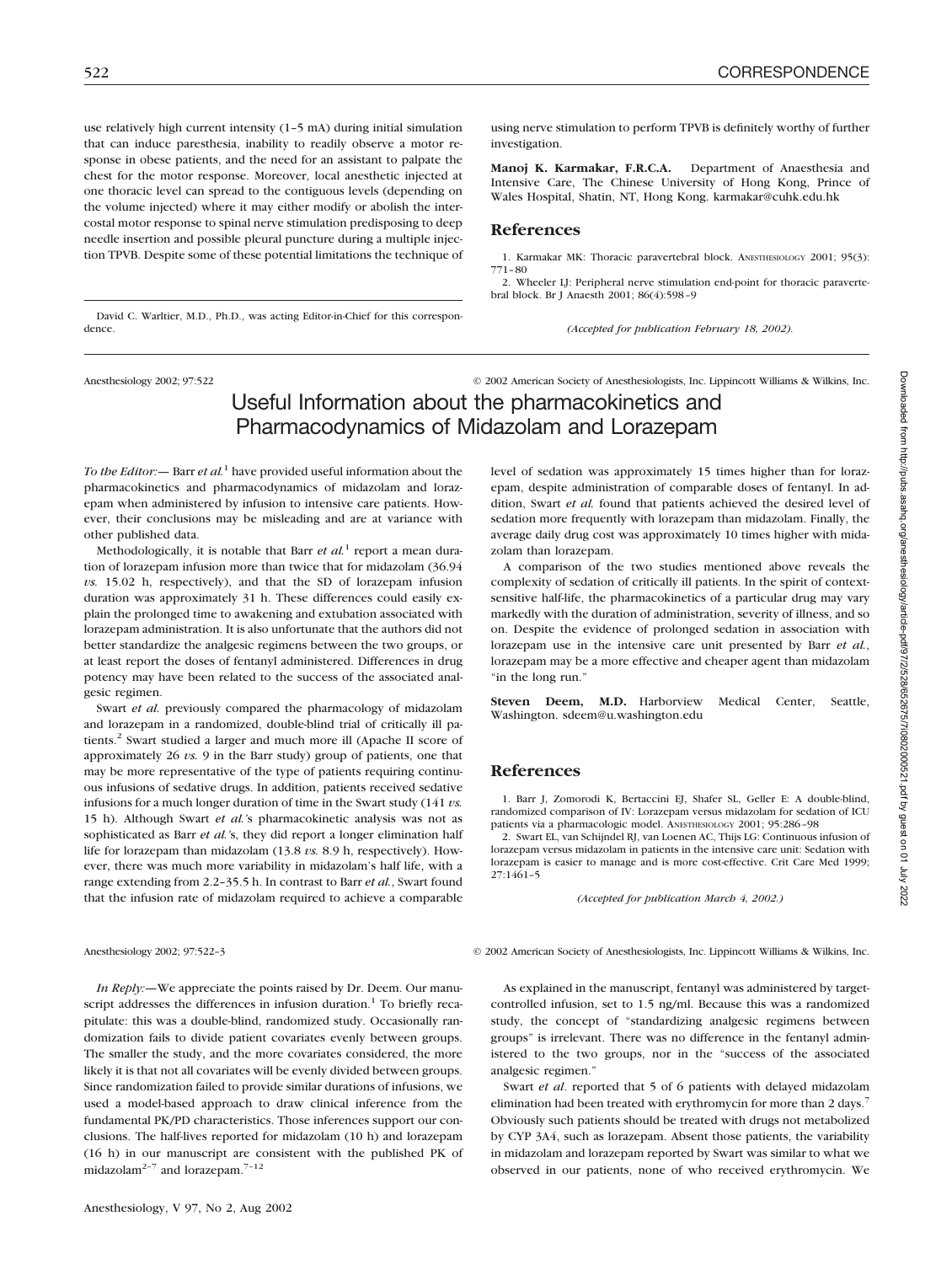cannot explain why Swart *et al*. were unable to achieve the desired level of sedation with midazolam, despite *average* infusions rates of 16 mg/hr. In our experience, adequate sedation, including complete unconsciousness, can be achieved with either drug, and at far lower doses of midazolam than reported by Swart.

As Dr. Deem notes, Swart *et al* report a 15-fold difference in infusion rates between midazolam and lorazepam. This is much higher than in our study or in other published comparisons of midazolam and lorazepam in the intensive care unit. $13,14$  Of note, the dosing differences for midazolam and lorazepam reported by Swart *et al*. correspond exactly with the concentration differences of drugs in their syringes: 0.33 mg/ml of lorazepam *versus* 5 mg/ml of midazolam. Swart *et al*. titrated to deep levels of sedation, where drug effect is difficult to assess precisely. In this study design, lack of precise titration to drug effect would be expected to produce a 15-fold potency difference by default. We believe this is the most likely explanation for their anomalous results.

Our manuscript documents that both midazolam and lorazepam are effective drugs for intensive care unit sedation, and provides guidelines in administering them to achieve comparable results. We did not address which drug was cheaper in the long run, which is a complex question involving far more than drug acquisition costs.

**Juliana Barr, M.D., Steven L. Shafer, M.D., Eran Geller, M.S., M.D.** VA Palo Alto Health Care System, Stanford University School of Medicine, Palo Alto, California. barrj@leland.stanford.edu

## **References**

1. Barr J, Zomorodi K, Bertaccini EJ, Shafer SL, Geller E: A double-blind, randomized comparison of IV lorazepam *versus* midazolam for sedation of ICU patients *via* a pharmacologic model. ANESTHESIOLOGY 2001; 95:286–98

2. Dirksen MS, Vree TB, Driessen JJ: Clinical pharmacokinetics of long-term

infusion of midazolam in critically ill patients: Preliminary results. Anaesth Intensive Care 1987; 15:440–4

3. Maitre PO, Funk B, Crevoisier C, Ha HR: Pharmacokinetics of midazolam in patients recovering from cardiac surgery. Eur J Clin Pharmacol 1989; 37:161–6 4. Boulieu R, Lehmann B, Salord F, Fisher C, Morlet D: Pharmacokinetics of

midazolam and its main metabolite 1-hydroxymidazolam in intensive care patients. Eur J Drug Metab Pharmacokinet 1998; 23:255–8

5. Zomorodi K, Donner A, Somma J, Barr J, Sladen R, Ramsay J, Geller E, Shafer SL: Population pharmacokinetics of midazolam administered by target controlled infusion for sedation following coronary artery bypass grafting. ANESTHESIOLOGY 1998; 89:1418–29

6. Bjorkman S, Wada DR, Berling BM, Benoni G: Prediction of the disposition of midazolam in surgical patients by a physiologically based pharmacokinetic model. J Pharm Sci 2001; 90:1226–41

7. Swart EL, van Schijndel RJ, van Loenen AC, Thijs LG: Continuous infusion of lorazepam versus medazolam in patients in the intensive care unit: Sedation with lorazepam is easier to manage and is more cost-effective. Crit Care Med 1999; 27:1461–5

8. Greenblatt DJ, Comer WH, Elliott HW, Shader RI, Knowles JA, Ruelius: Clinical pharmacokinetics of lorazepam. III. Intravenous injection. Preliminary results. J Clin Pharmacol 1977; 17(8–9):490–4

9. HW Kyriakopoulos AA, Greenblatt DJ, Shader RI: Clinical pharmacokinetics of lorazepam: a review. J Clin Psychiatry 1978; 39:16–23

10. Greenblatt DJ, Shader RI, Franke K, MacLaughlin DS, Harmatz JS, Allen MD, Werner A, Woo E: Pharmacokinetics and bioavailability of intravenous, intramuscular, and oral lorazepam in humans. J Pharm Sci 1979; 68:57–63

11. Greenblatt DJ: Clinical pharmacokinetics of oxazepam and lorazepam. Clin Pharmacokinet 1981; 6: 89–105

12. Aaltonen L, Kanto J, Arola M, Iisalo E, Pakkanen A: Effect of age and cardiopulmonary bypass on the pharmacokinetics of lorazepam. Acta Pharmacol Toxicol 1982; 51:126–31

13. Pohlman AS, Simpson KP, Hall JB: Continuous intravenous infusions of lorazepam versus midazolam for sedation during mechanical ventilatory support: A prospective, randomized study. Crit Care Med 1994; 22:1241–7

14. Krosner SM, Lin HM, Nagy K: Efficacy and cost: Comparison of lorazepam and midazolam for continuous IV sedation in critically injured trauma patients. Crit Care Med 1994; 22:A54

*(Accepted for publication March 4, 2002.)*

Anesthesiology 2002; 97:523–4 © 2002 American Society of Anesthesiologists, Inc. Lippincott Williams & Wilkins, Inc. Increased Total Positive End-Expiratory Pressure Does Not Improve Hypoxemia during One-Lung Ventilation

*To the Editor:—*We were interested to read the article by Slinger *et al.* regarding the effect of positive end-expiratory pressure (PEEP) on arterial oxygenation during one-lung ventilation  $(OLV)$ .<sup>1</sup> When application of 5 cm  $H_2O$  PEEP to the ventilated lung causes total PEEP (plateau end-expiratory pressure) to increase from a low level toward the maximum curvature point (so-called "lower inflection point") on the static inspiratory pressure-volume (PV) curve during OLV, arterial oxygenation is improved. However, we have two comments regarding the conclusions made.

First, the "lower inflection point" on the inspiratory PV curve does not accurately indicate PEEP required to prevent end-expiratory lung collapse in patients with acute respiratory distress syndrome (ARDS), because PEEP is an expiratory phenomenon.2 Holzapfel *et al*. reported that the inflection point on the expiratory PV curve was greater than the "lower inflection point" on the inspiratory PV curve, and PEEP set at the inflection point on the expiratory PV curve abruptly decreased pulmonary shunt in the early stage of ARDS.<sup>3</sup>

Second, the conclusions of the authors suggest that increases in total PEEP would improve hypoxemia during OLV in many patients with good elastic recoil. However, we believe that increased end-expiratory volume of the ventilated lung would not improve hypoxemia during OLV. We quantified the magnitude of auto-PEEP during OLV, and found that Pa $o_2$  on Fi $o_2$  of 1.0 during OLV was extremely variable and levels of auto-PEEP did not correlate with Pa $_{2}$  during OLV.<sup>4</sup> In addition, Katz *et al.* demonstrated that application of 10 cm  $H_2O$  PEEP to the ventilated lung did not significantly affect pulmonary shunt during OLV.<sup>5</sup> These clinical findings suggest that end-expiratory volume of the ven-

tilated lung may not represent a major determinant of arterial oxygenation during OLV. Pulmonary blood flow has been considered to redistribute from the nondependent to the dependent lung in the lateral decubitus position. However, an animal study has recently demonstrated that pulmonary blood flow does not redistribute with repositioning from the supine to the left lateral decubitus position during two-lung ventilation.<sup>6</sup> Furthermore, Glenny *et al.* most recently demonstrated that the structure of the pulmonary vascular tree, and not gravity, is the primary determinant of the distribution of pulmonary blood flow in pigs.<sup>7</sup> Whether complete lung collapse produces significant reduction in pulmonary blood flow to the nondependent lung has yet to be fully elucidated. However, these recent experimental studies suggest that excessive pulmonary blood flow to the nonventilated lung, as opposed to decreased end-expiratory volume of the ventilated lung, might play a key role in the development of hypoxemia during OLV.

**Kimio Yokota, M.D., Atsuo Sari, M.D.** Department of Anesthesiology and Intensive Care Medicine, Kawasaki Medical School, Kurashiki, Okayama, Japan. yokotak@med.kawasaki-m.ac.jp

### **References**

1. Slinger PD, Kruger M, McRae K, Winton T: Relation of the Static compliance curve and positive end-expiratory pressure to oxygenation during one-lung ventilation. ANESTHESIOLOGY 2001; 95:1096–102

2. Hickling KG: The pressure-volume curve is greatly modified by recruitment: a mathematical model of ARDS lungs. Am J Respir Crit Care Med 1998; 158:194– 202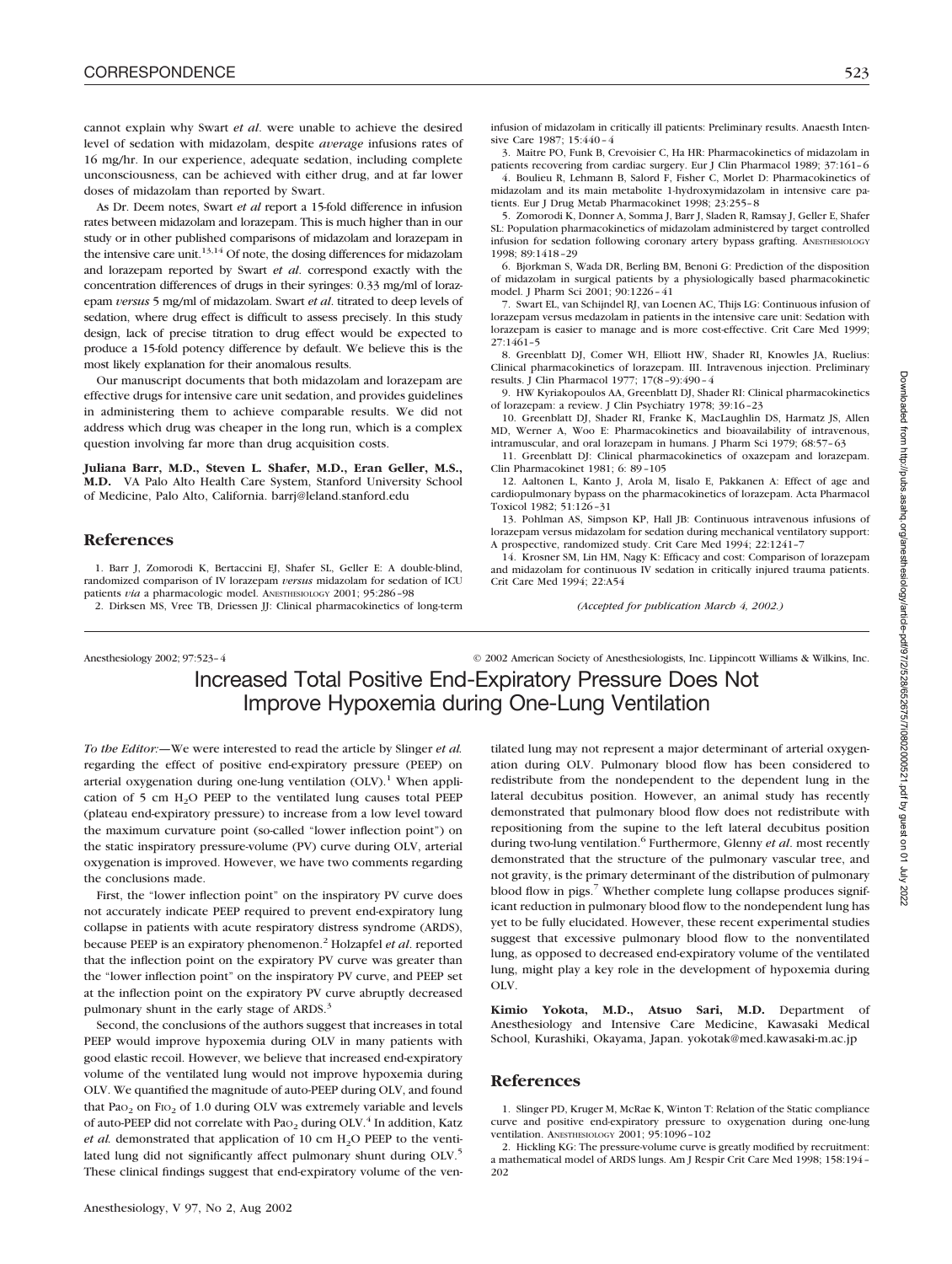3. Holzapfel L, Robert D, Perrin F, Blanc PL, Palmier B, Guerin C: Static pressure-volume curves and effect of positive end-expiratory pressure on gas exchange in adult respiratory distress syndrome. Crit Care Med 1983; 11:591–7

4. Yokota K, Toriumi T, Sari A, Endou S, Mihira M: Auto-positive end-expiratory pressure during one-lung ventilation using a double-lumen endobronchial tube. Anesth Analg 1996; 82:1007–10

5. Katz JA, Laverne RG, Fairley HB, Thomas AN: Pulmonary oxygen exchange during endobronchial anesthesia: Effect of tidal volume and PEEP. ANESTHESIOLOGY 1982; 56:164–71

*In Reply:—*On behalf of my co-authors I would like to thank Drs. Yokata and Sari for their correspondence and for sharing our interest in the pathophysiology of one-lung ventilation (OLV) as it applies to intraoperative management of patients during thoracic anesthesia. Their letter highlights three issues that arise out of our study of the interrelation of positive end-expiratory pressure (PEEP) and lung compliance with oxygenation during one-lung anesthesia:

(1) Would it be more useful to use the inflection point derived from the expiratory limb of the pressure-volume (PV) curve of the ventilated lung, rather than the inspiratory lower inflection point (LIP), as a surrogate marker for the functional residual capacity (FRC) and the optimal endexpiratory lung volume? This is a possibility. As they mention, the expiratory inflection point has been demonstrated to be a useful guide for ventilatory management of patients with ARDS in the intensive care unit. Unfortunately, our experimental protocol did not allow for measurements on the expiratory portion of the PV curve. Although there are important differences in the respiratory mechanics between ARDS patients and those having intraoperative one-lung anesthesia, this would be a worthwhile question to study.

(2) The level of auto-PEEP does not correlate with Pa $o<sub>2</sub>$  during one-lung ventilation (OLV). This is correct. A comparison of the PV curves of two patients with low levels of auto-PEEP in figure 2 and figure  $\beta$  of our manuscript demonstrates this point.<sup>1</sup> The patient in figure 2 had an identifiable LIP, the application of PEEP raised the end-expiratory pressure closer to the LIP level and the patient had an improvement of Pao<sub>2</sub> with PEEP. The patient in figure 3 did not have a measurable LIP. Presumably this patient and others with similar PV patterns do not get down to the level of their FRC at end-expiration and are not helped by applied PEEP. So it is not merely the presence of auto-PEEP but also the underlying lung mechanics that determine whether a patient will benefit from PEEP during OLV.

(3) Gravity and position may not be an important determinant of blood flow redistribution during OLV. The authors quote the study of Mure *et al.*,<sup>2</sup> which was performed in closed-chest dogs to back up their point. While it is correct that we now appreciate that anatomic factors have a major contribution to the distribution of pulmonary blood flow, it is not clear how relevant this is to clinical OLV in the open-chest human. In fact, a recent report has confirmed the importance of operative position on oxygenation during OLV. A study by Watanabe *et al.*,<sup>5</sup> demonstrated that there was a significant difference in oxygenation during OLV dependent on the patients position, with the mean Pa $o<sub>2</sub>$  in the lateral position exceeding that in the supine

6. Mure M, Domino KB, Robertson T, Hlastala MP, Glenny RW: Pulmonary blood flow does not redistribute in dogs with reposition from supine to left lateral position. ANESTHESIOLOGY 1998; 89:483–92

7. Glenny RW, Lamm WJ, Bernard SL, An D, Chornuk M, Pool SL, Wagner WW, Hlastala MP, Robertson HT: Selected contribution: Redistribution of pulmonary perfusion during weightlessness and increased gravity. J Appl Physiol 2000; 89:1239–48

*(Accepted for publication March 4, 2002.)*

Anesthesiology 2002; 97:524 © 2002 American Society of Anesthesiologists, Inc. Lippincott Williams & Wilkins, Inc.

position by greater than 100 mmHg. Since the publication of our manuscript another study has been reported which validates our findings. Fujiwara *et al*. <sup>3</sup> applied PEEP to the ventilated lung or continuous positive airway pressure (CPAP) to the nonventilated lung in a series of patients during OLV. They found that PEEP and CPAP were equivalent therapies and that both significantly increased Pa $o<sub>2</sub>$  during OLV. This is very different from the previous findings of Capan *et al.*,<sup>4</sup> who showed that CPAP clearly increased mean Pao<sub>2</sub> during OLV while PEEP decreased mean PaO2. The difference between these two studies is in the patient populations. Capan studied patients with moderate or severe COPD having thoracotomies for lung cancer surgery. Fujiwara studied patients having OLV for esophageal surgery who are more likely to have normal pulmonary function. This supports our thesis that patients with normal or supra-normal lung elastic recoil (*e.g*. restrictive lung mechanics: pulmonary fibrosis, obesity) are the patients most likely to reach an end-expiratory lung volume below their FRC, and thus are the most likely to benefit from PEEP to the ventilated lung during OLV.

**Peter Slinger, M.D., F.R.C.P.C.,\* Marelise Kruger, M.B., Ch.B., F.R.C.A., Karen McRae, M.D., F.R.C.P.C., Timothy Winton, M.D., F.R.C.S.C.** \*Department of Anesthesia, University of Toronto, Toronto General Hospital, Toronto, Ontario, Canada. peter.slinger@uhn.on.ca

## **References**

1. Slinger PD, Kruger M, McRae K, Winton T: Relation of the Static compliance curve and positive end-expiratory pressure to oxygenation during one-lung ventilation. ANESTHESIOLOGY 2001; 95:1096–102

2. Mure M, Domino KB, Robertson T, Hlasta MP, Glenny RW. Pulmonary blood flow does not redistribute in dogs with reposition from supine to left lateral position. ANESTHESIOLOGY 1998; 89:483–92

3. Fujiwara M, Abe K, Mashimo M. The effect of positive end-expiratory pressure and continuous positive airway pressure on the oxygenation and shunt fraction during onelung ventilation with propofol anesthesia. J Clin Anesth 2001; 13:473–7.

4. Capan LM, Turndorf H, Patel C, Ramanathan S, Acinapura A, Chalon J. Optimization of arterial oxygenation during one-lung anesthesia. Anesth Analg 1980; 59:847–51

5. Watanabe S, Noguchi E, Yamada S, Hamada N, Kano T. Sequential changes of arterial oxygen tension in the supine position during one-lung ventilation. Anesth Analg 2000; 90:28–34

*(Accepted for publication March 4, 2002.)*

Anesthesiology 2002; 97:524–5 © 2002 American Society of Anesthesiologists, Inc. Lippincott Williams & Wilkins, Inc.

# Another Explanation for Bowel and Bladder Dysfunction after Spinal Bupivacaine

*To the Editor:—*We wish to comment on the letter by Drs. Mardirosoff and Dumont<sup>1</sup> describing the case of a patient who experienced bowel and bladder dysfunction after receiving bupivacaine spinal anesthesia. Although direct neural toxicity of several local anesthetics has been reported, $2,3$  other factors could be involved in producing the symptoms described by the authors, including lumbar puncture with no drug injection.<sup>4</sup> Positioning the patient for surgery, *i.e.*, knee arthroscopy, can be an important factor. The authors did not mention how the patient was positioned on the operating table. It is known that knee arthroscopic procedures have independently been related to transient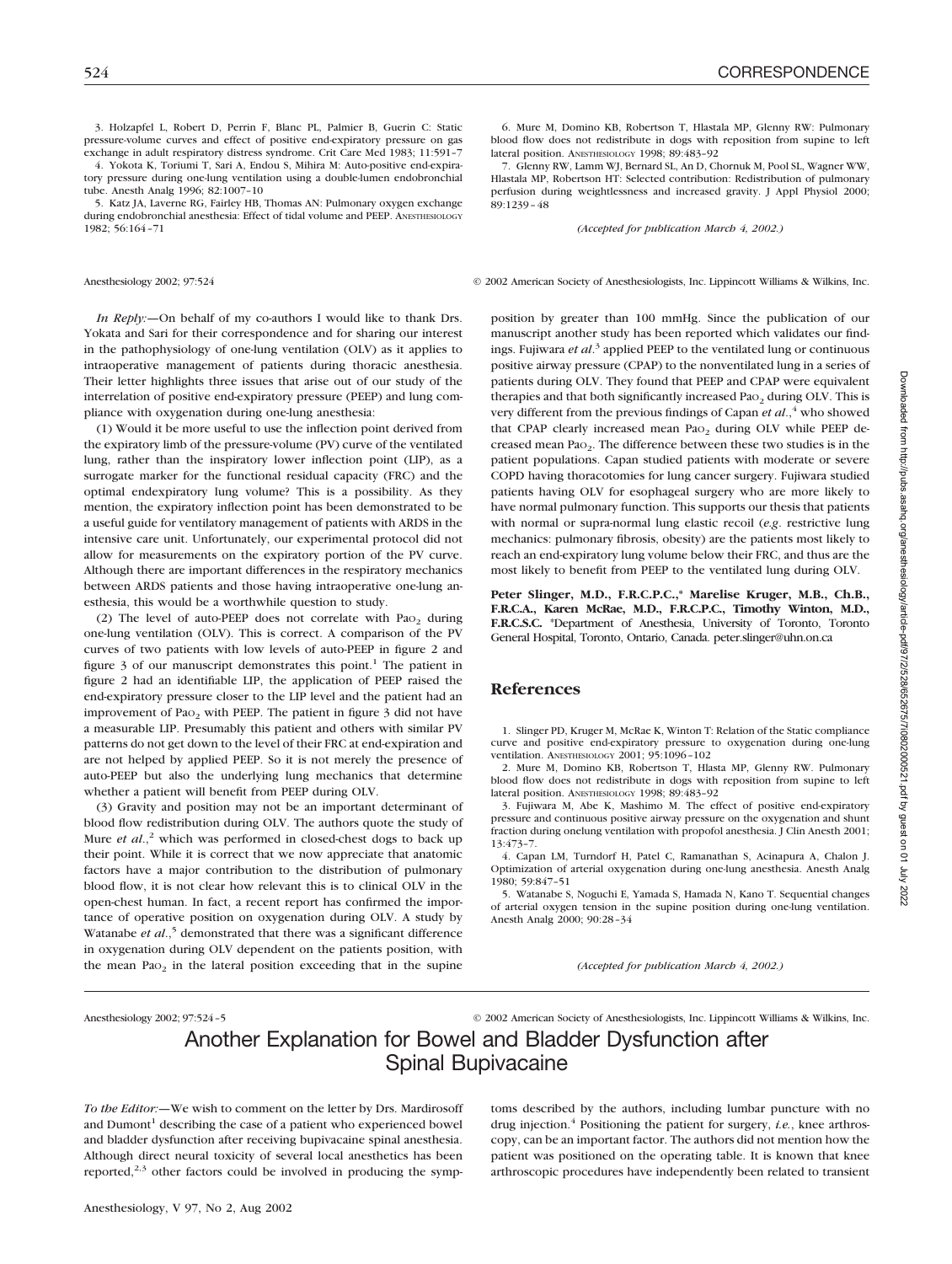neurologic syndrome, $1$  probably caused by surgical positioning together with muscle relaxation if a spinal anesthetic has been employed. Knee arthroscopy usually involves positioning the lower limbs into a device designed to secure the limb but permitting some mobilization for surgical manipulation. Because the authors did not refer to the particular device used, the reader cannot know if this influenced the development of the symptoms the patient experienced. In some instances the pressing device is situated excessively high on the limb, or a perineal bumper is used to secure the patient's body. Both can compress the perineal muscles or nerves (*i.e.*, the III–IV sacral roots constituting the pudendal nerve, and the V sacral and I coccygeal roots) and produce transient peripheral neurologic lesions (similar to a low cauda equina syndrome), which improved in a few hours or days. The perineal nerves are involved in sphynctereal control, $5$  and the trauma produced must have induced sphynctereal dysfunction as feces and urine incontinence.

In conclusion, if a transient neurologic dysfunction occurs in a patient who has received spinal anesthesia, not only the drugs used can be the cause, provided morphologic diagnostic studies excluded other causes. However, we agree with the authors that the actual cause of symptoms cannot be elucidated completely in most cases.

*In Reply:—*We wish to thank Drs. Errando and Peiró for their remarks. The position of the patient on the operating table was supine, the device used to secure the limbs by our surgeon was a lateral external holding device situated in the upper third of the limb. There was no bumper on the perineal region.

Although we agree that the positioning of the patient can account for some neurologic injuries, it seems quite difficult to explain how, in a case like this one, an external compression device (perineal bumper) could harm the perineal nerves with sphynctereal control that lies in the deep structures of the perineum, without inducing any sensory losses in the perineal region. $1$  We might also add that other etiologies, such as hysterical conversions, are also possible, although of a lower probability.2

Anesthesiology 2002; 97:525 © 2002 American Society of Anesthesiologists, Inc. Lippincott Williams & Wilkins, Inc.

## Epidural Analgesia and Labor: Lack of Efficacity of Walking on Labor Duration due to Short Duration of Walking Time

*To the Editor:—* We read the article by Dr. Vallejo *et al.*<sup>1</sup> with great interest. In their report the authors found that epidural analgesia followed by walking or sitting does not shorten the labor duration from epidural insertion to complete cervical dilatation.

Our opinion is that the lack of efficacy of walking shown in your study may be caused by the short duration of the walking time. Our experience is that walking for a minimum of 1 h results in shortening of the first stage of labor. It would be interesting to know if in your study a correlation between walking duration and total labor duration was found.

The incidence of low back pain after epidural analgesia does not seem to have been taken into account, and we were very surprised by this. The hypothesis of unnatural position (lack of mobility) following sensory block is frequently evoked as one of important etiology of new onset postpartum back pain after epidural analgesia.<sup>2-5</sup>

The use of ambulation after epidural analgesia could improve and decrease the incidence of low back pain after childbirth. We would welcome your point of view on this point.

**Carlos L. Errando, M.D., Ph.D., Celsa Peiró, M.D., Ph.D.** Servicio de Anestesiología, Reanimación y Tratamiento del Dolor, Hospital General Universitario de Valencia, Valencia. Spain. errando@ctv.es

## **References**

1. Mardirosoff C, Dumont L: Bowel and bladder dysfunction after spinal bupivacaine. ANESTHESIOLOGY 2001; 95:1306

2. Liu SS, McDonald SB: Current issues in spinal anesthesia. ANESTHESIOLOGY 2001; 94:888–906

3. Rowlingson JC: To avoid "Transient neurologic symptoms:" The search continues. Reg Anesth Pain Med 2000; 25:215–7

4. Errando CL: Transient neurologic syndrome, transient radicular irritation, or postspinal musculoskeletal symptoms: Are we describing the same "syndrome" in all patients? Reg Anesth Pain Med 2001; 26:178–9

5. Sistemas neuromusculares del periné, Anatomía Humana, 1st edition. Edited by Smith-Agreda V. Valencia, Editorial Facta, 1977, pp 25–41

*(Accepted for publication March 7, 2002.)*

Anesthesiology 2002; 97:525 © 2002 American Society of Anesthesiologists, Inc. Lippincott Williams & Wilkins, Inc.

**Chahé Mardirosoff, M.D.,\* Lionel Dumont, M.D.** \*Department of Anesthesiology, Polyclinique de Savoie, France. chahe@yahoo.com

## **References**

1. Raj PP, Pai U, Rawal N: Techniques of regional anesthesia in adults, Clinical Practice of Regional Anesthesia, 1<sup>st</sup> edition. Edited by Raj PP. New York, Churchill Livingstone, 1991, pp 271–365

2. Laraki M, Orliaguet GA, Flandin C, Merckx J and Barrier G: Hysterical paraplegia as a cause of transient paraplegia after epidural anesthesia. Anesthesia Analgesia 1996; 83:876–7

*(Accepted for publication March 7, 2002.)*

**Ignace Sandefo, M.D., Thierry Lebrun, M.D., Bruno Polin, M.D., Dominique Olle, M.D.** Département d'Anesthésie-Réanimation, Clinique Saint Paul, Clairière, Fort-De-France,

Martinique, France. Ignacesandefo@hotmail.com

## **References**

1. Vallejo MC, Firestone LL, Mandell GL, Jaime F, Makishima S, Ramanathan S: Effect of epidural analgesia with ambulation on labor duration. ANESTHESIOLOGY 2001; 95:857–61

2. MacArthur C, Lewis M, Knox EG, Crawford JS: Epidural anaesthesia and long term backache after childbirth. BMJ 1990; 301:9–12

3. Russell R, Groves P, Taub N: Assessing long term backache after childbirth. BMJ 1993; 306:1299–303

4. Breen TW, Ransil BJ, Groves PA, Oriol NE: Factors associated with back pain after childbirth. ANESTHESIOLOGY 1994; 81:29–34

5. MacArthur A, MacArthur C: Epidural anaesthesia and low back pain after delivery: a prospective cohort study. BMJ 1995; 311:1336–9

*(Accepted for publication March 13, 2002.)*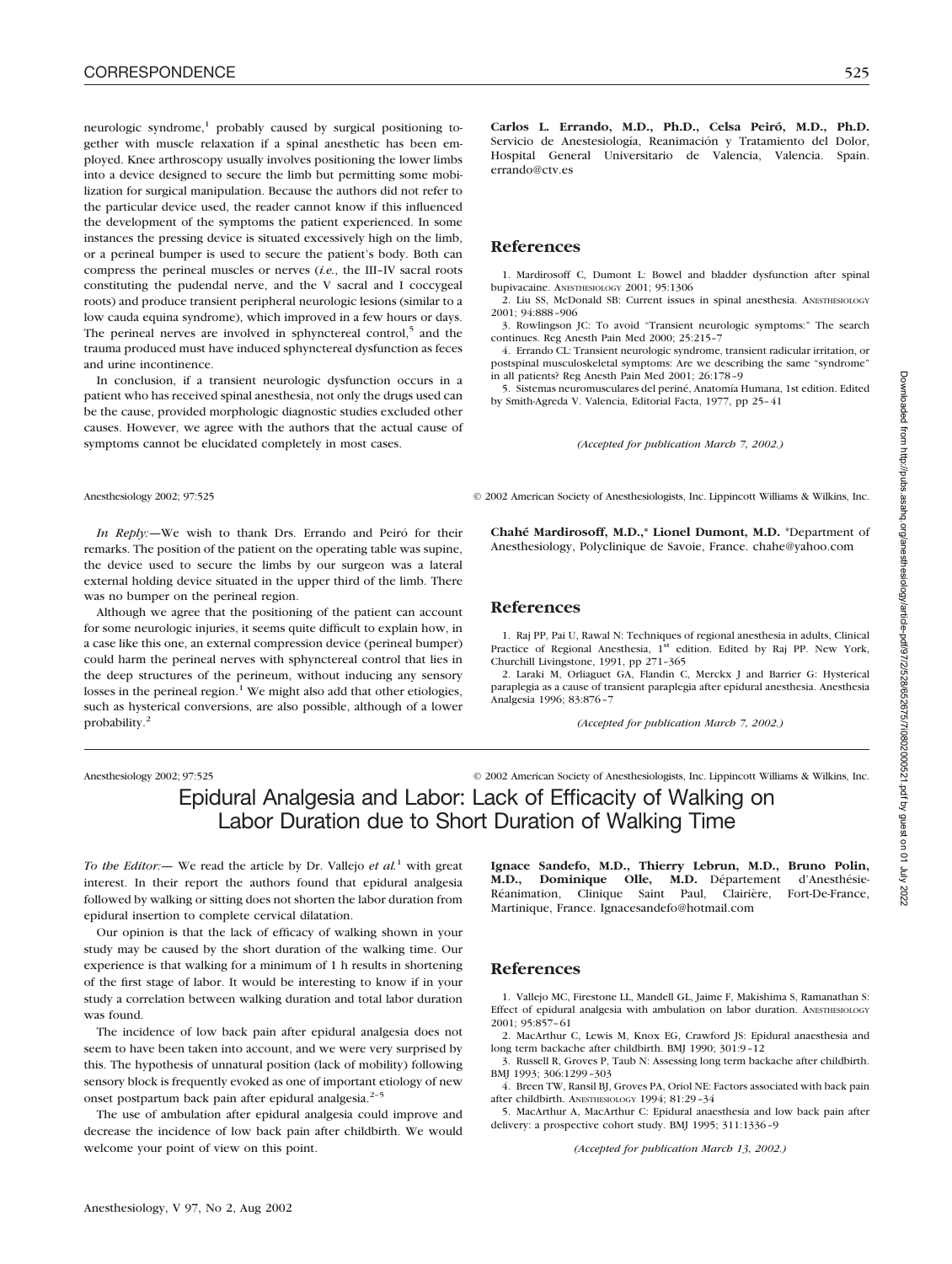*In Reply:—*We appreciate with interest the concerns Dr. Sandefo *et al*. have regarding the lack of efficacy of walking with ambulatory epidural analgesia (AEA). Although our study did not have sufficient power to show statistical significance (if any) in the duration of stage II labor or total labor duration, we did show AEA with walking or sitting did not shorten labor duration from the time of epidural insertion to complete cervical dilatation.<sup>1</sup>

It is the opinion and experience (nonpublished) of Sandefo *et al*. that parturients who ambulate for a minimum of 1 h have shorter labors. The upright position and ambulation are reported to shorten labor.<sup>1</sup> In our study, ambulatory patients walked for  $25.0 \pm 23.3$  min and sat upright in a chair for  $40.3 \pm 29.7$  min which, when combined, adds up to over 1 h.<sup>1</sup> Interestingly, there are at least three other groups who have shown no significant difference in the duration of labor when allowed to ambulate with regional anesthesia.<sup>2-4</sup> In addition, as in our study  $(P = NS)$ , Asselineau found slightly higher labor duration with ambulation. $1,3$ 

Unfortunately, the incidence of low back pain after ambulatory analgesia was not one of our measured outcomes, but we did show no differences in Visual Analogue Scale (VAS) scores before and after epidural insertion, at complete cervical dilatation, and at the start of stage II labor.<sup>1</sup>

Anesthesiology 2002; 97:526 © 2002 American Society of Anesthesiologists, Inc. Lippincott Williams & Wilkins, Inc.

Regardless of the effect AEA has on labor duration, the biggest advantage of AEA is that it spares motor function, allowing for mobility during labor, and does not impede the ability to push during delivery.

**Manuel C. Vallejo, M.D., Sivam Ramanathan, M.D.** Department of Anesthesiology, Magee Women's Hospital, University of Pittsburgh, School of Medicine, Pittsburgh, Pennsylvania. vallejomc@anes.upmc.edu

## **References**

1. Vallejo MC, Firestone LL, Mandell GL, Jaime F, Makishima S, Ramanathan S: Effect of epidural analgesia with ambulation on labor duration. ANESTHESIOLOGY 2001; 95:857–61

2. Collis RE, Harding SA, Morgan BM: Effect of maternal ambulation on labour with low-dose combined spinal-epidural analgesia. Anaesthesia 1999; 54:535–9

3. Asselineau D: Does ambulation under epidural analgesia during labor modify the conditions of fetal extraction? Contracept Fertil Sex 1996; 24:505–8 4. Bloom SL, McIntire DD, Kelly MA, Beimer HL, Burpo RH, Garcia MA, Leveno

KJ: Lack of effect of walking on labor and delivery. N Engl J Med 1998; 339:76–9

*Accepted for publication March 13, 2002.*

## Anesthesiology 2002; 97:526 © 2002 American Society of Anesthesiologists, Inc. Lippincott Williams & Wilkins, Inc. Potential Choking Hazard when Using a Scented Pen

*To the Editor:—*We report a potential choking hazard with medical equipment in a 3-yr-old boy scheduled for diagnostic bronchoscopy. The backshell of a transparent facemask was swiped with a scented pen (T 5000 Mask-Ease pens, Trident Medical International, Indianapolis, IN) to facilitate the acceptance of the mask by the child. Inhalational induction was uneventfully performed with sevoflurane in oxygen/nitrous oxide.

During mask ventilation, a floating foreign body was observed by the attending staff anesthesiologist within the transparent facemask (Laerdal Infant Mask, Laerdal Medical, Stavanger, Norway), although it was undetectable for the ventilating anesthesiologist (fig. 1, top).

Mask ventilation was interrupted for a short time for inspection of the backshell of the mask, from which the foreign body was removed (fig. 1, middle). Further inspection showed it to be a broken tip from the Mask-Ease pen (fig. 1, bottom). Two additional cases of broken tips had previously occurred in our department but the tip had been detected before the facemask was used.

The choking potential of foreign bodies in children has not only been reported in connection with common foods and toys, but also with medical equipment such as syringe caps, the caps of inflatable face masks, and nasal cannulas.<sup>1-3</sup> To our knowledge, there has been no publication until now about the choking hazard when using scented pens. The application of scented substances, such as Cherry or Bubble-gum, on the backshell of the facemask is an upcoming facility to make inhalational induction or preoxygenation in children more comfortable. However, as demonstrated in our case, the use of such pens carries the risk of accidentally placing a foreign body in the airway equipment and thus represents a potential choking hazard to the patient.

**Anita Cornelius, M.D., Markus Weiss, M.D.** Department of Anaesthesia, University Children's Hospital, Zurich, Switzerland. markus.weiss@kispi.unizh.ch



**Fig. 1. Transparent facemask with the broken tip of the Mask-Ease pen within the facemask section (***top***). Cross-section of the facemask with the broken tip of the scented pen (***middle***). Mask-Ease pen with the broken tip after swiping the tip across the backshell of the mask (***bottom***).**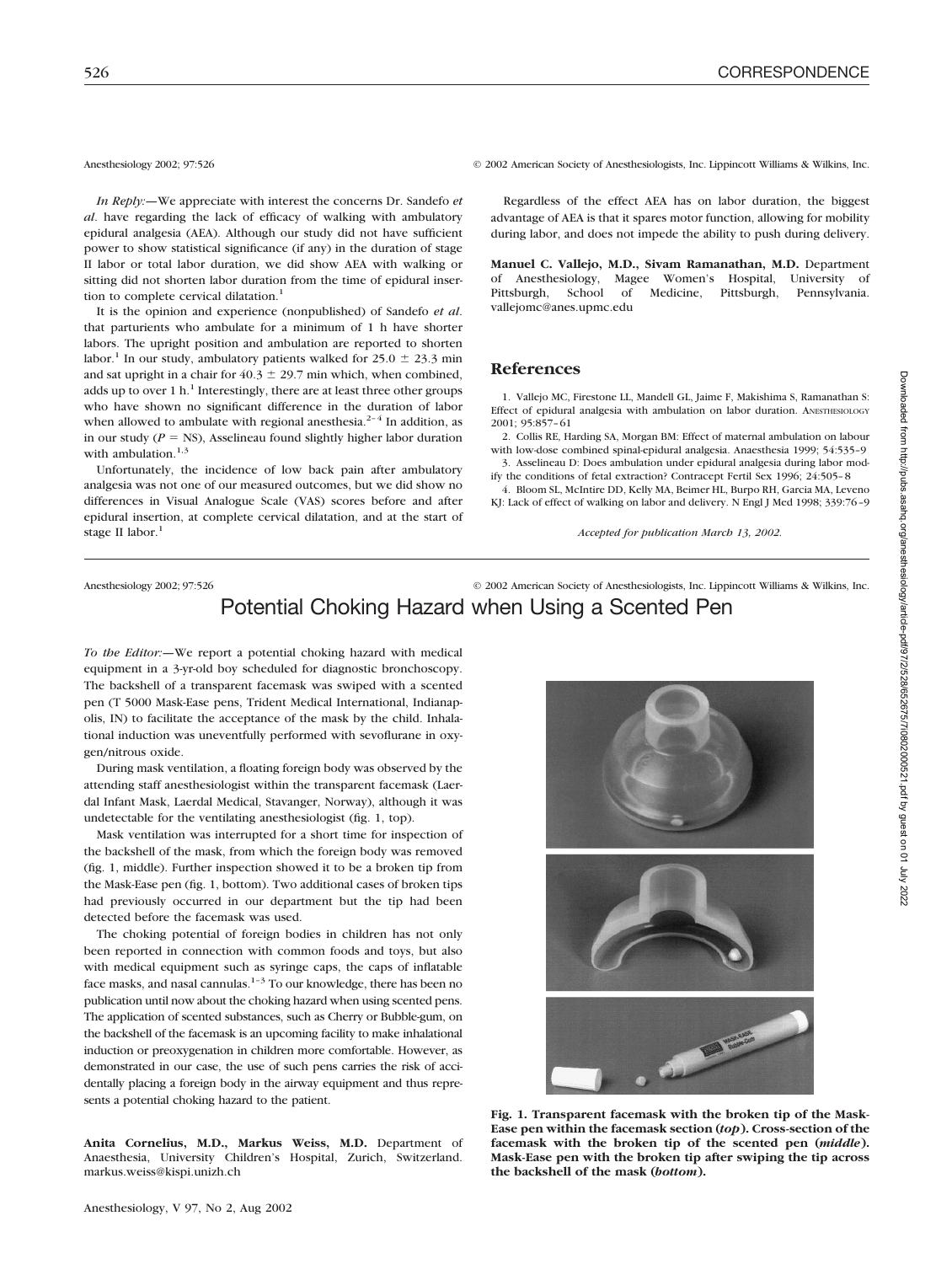## **References**

1. Botash AS: Syringe caps: An aspiration hazard. Pediatrics 1992; 90:92–3

2. Gunter JB: A potential choking hazard (letter). ANESTHESIOLOGY 1996; 85:228

Anesthesiology 2002; 97: © 2002 American Society of Anesthesiologists, Inc. Lippincott Williams & Wilkins, Inc.

*In Reply:—*The T5000 Mask-Ease scented pens were purchased from an outside vendor of Trident Medicals and sold to a few specific customers in the European Market only. After receiving the initial complaint from the University Children's Hospital in Zurich, Switzerland, a thorough investigation into the root cause of the problem was performed by the Trident Medical quality assurance department.

The conclusions drawn from this investigation and analysis led to the

Anesthesiology 2002; 97:527–8 © 2002 American Society of Anesthesiologists, Inc. Lippincott Williams & Wilkins, Inc.

# Vulpian and Not Claude Bernard first Proposed the Hypothesis of the Motor End-Plate as the Site of Action of Curare

*To the Editor:—*Within the anesthesia community, it is commonly believed that Professor Claude Bernard, M.D. (1813–1878), was the first to postulate the motor end-plate as the point of action of curare.

It is certain that he demonstrated experimentally first on a whole curarized frog, that muscle retained its activity when directly stimulated, and second, in the frog model of Galvani in which one leg was protected from the curare by a vascular ligature, that sensory nerves were not affected by curare. However, his position regarding the effect of curare on motor nerve is not so clear. After these experiments he concluded that the motor nerve itself was paralyzed.<sup>1</sup> However, in an experiment with a nerve-muscle preparation where the nerve and then the muscle were successively bathed in a curare solution, he noted that the nerve could be immersed in the curare without loosing its function.<sup>2</sup> He proposed to the Academy of Sciences that the nerve was affected right next to the muscle during its final *ramuscules* (ramifi-

Presented at the Satellite Meeting of History of Anesthesia Section Programme, World Congress, McGill University, Montreal, Canada, June 10, 2000.



**Fig. 1. Notes illustrating a research project (from reference 7, p. 182)7 : "Fonder mon expérience pour l'action du curare sur la mort du nerf (. . .); en touchant l'artère, il n'y a plus de mouvements réflexes. En excitant le nerf en A, il y a contraction, donc conclure: le nerf est décroché. Quand les . . . (?) reflexes cessent, le nerf est décroché." "Basing my experiment about the action of curare on nerve death (. . .); When touching the artery (***i.e. stimulation of the reflex arc***) there is no longer any reflex movement. When stimulating the nerve at point A there is a contraction. Therefore conclusion: the nerve is unhooked. When the . . .(?) reflexes cease, the nerve is unhooked."**

Downloaded from http://pubs.asahq.org/anesthesiology/article-pdf/97/2/528/652675/710802000521.pdf by guest on 01 July 2022 Downloaded from http://pubs.asahq.org/anesthesiology/article-pdf/97/2/528/652675/7i0802000521.pdf by guest on 01 July 2022

3. Pan PH: A choking hazard during nasal end-tidal  $CO<sub>2</sub>$  monitoring (letter). ANESTHESIOLOGY 1997; 87:451

*(Accepted for publication March 6, 2002.)*

immediate recall of all Mask-Ease scented pens from the market and a discontinuation of any and all future sales of the Mask-Ease scented pens by Trident Medical International.

**Bob Richmond, President** Trident Medical International, Inc., Indianapolis, IN. brichmond@parholdings.com

*(Accepted for publication March 6, 2002.)*

cations). $3$  He was therefore very close to the correct interpretation, and indeed, the term motor end-plate would later appear in his writing.<sup>4</sup> Nevertheless at the same time, he continued to defend the idea that nerve was destroyed by curare.<sup>5</sup> In addition, he later arrived at an another strange conclusion. He based his view on one observation (whose validity was questioned by Professor Alfred Vulpian, M.D.) where, in a lightly curarized frog, electrical stimulation of the medullar roots leading to the motor nerves was without effect while stimulation of the nerve still produced a response. He concluded that curare uncoupled the nerve from the cord, *i.e.*, the reflex arc was interrupted at the level of the spinal cord and that this was the point of action of curare. Using his own term, curare somehow unhooks (*décroche*) the nerve from the cord. These theories were set out in his "Leçons" of 1865<sup>4</sup> and were again asserted in his last published text about curare where he talked of an unhooking and paralysis coming from the central and not peripheral nervous system.<sup>6</sup> At the end of his life, he still planned new experiments. In his personal notebook, edited long after his death, there are 21 references to curare. For example, he wrote,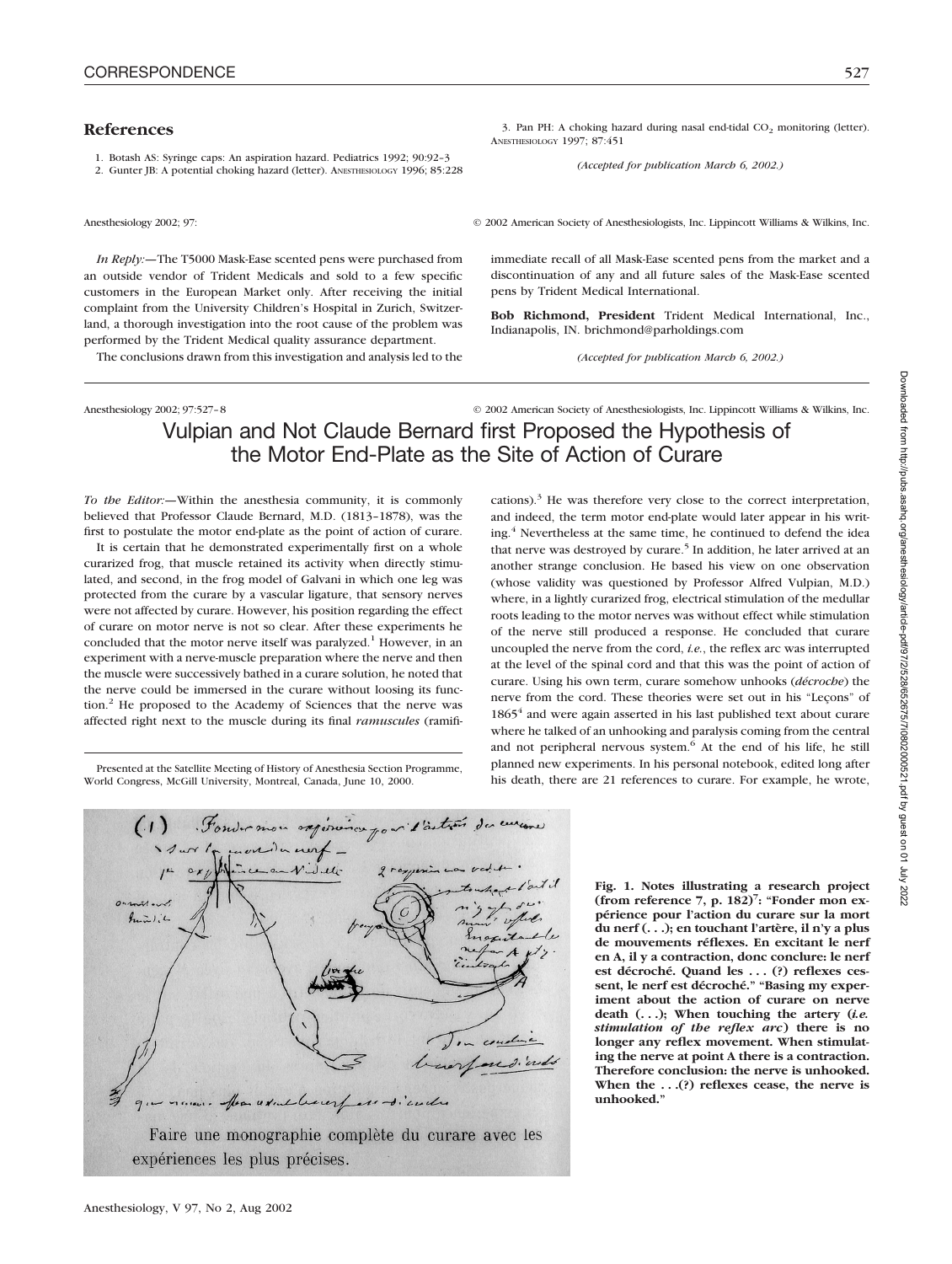"One could do a neat experiment with curare and strychnine, with the aim of showing that the motor nerve becomes separated from the cord."7 He illustrated his ideas with diagrams, one of which is shown in figure 1. Had he more time to live and to perform these experiments, perhaps Claude Bernard would have been aware of his error.

It was Alfred Vulpian (1826–1887) who refuted Claude Bernard's hypothesis. Drawing on the publications of contemporary physiologists (especially Wilhelm Kühne, a Berliner physiologist, and Dr. Charles Rouget, Professor of Physiology at Montpellier Faculty) and his own research and reasoning, it is evident from his notes that he had concluded the action of curare to be on the motor end-plate, a concept that was clearly stated in 1875.<sup>8</sup> The fact that Vulpian's work is not widely known outside of France may have led to a mistaken view of the role of Claude Bernard in correctly identifying the true nature of the neuromuscular junction.

The author thanks David J. Baker, M.Phil., D.M., F.R.C.A, (attaché-Consultant, Hôpital Necker Enfants- Malades, Paris, France) for his informed translation.

**Marie Thérèse Cousin, M.D.** Professor of Anesthesiology, University of Paris; Department of Anesthesiology, Hôpital Broussais, Paris. cousin.mth@wanadoo.fr

## **References**

1. Bernard C, Pelouze IJ: Curare: Recherches sur la composition et les effets de ce même poison végétal. CR Acad Sci, 1850; 30:533–7

2. Bernard C: Leçons sur les effets des substances toxiques et médicamenteuses. Paris, Baillière, 1857, p 309

3. Bernard C: Analyse physiologique des propriétés des systèmes musculaires et nerveux au moyen du curare. CR Acad Sci, 1856; 43:825–9

4. Bernard C: Cours de médecine expérimentale, Revue des Cours Scientifiques. Paris, 1864–1865, 3:242–6

5. Bernard C: Leçons sur la physiologie et la pathologie du système nerveux. Paris, Baillière, 1858, p. 199

6. Bernard C: De la physiologie générale. Paris Hachette, 1872; 230–7

7. Bernard C: Pensées: Notes détachées. Paris, Baillière 1937;193

8. Vulpian A: Leçons sur l'action physiologique des substances médicamenteuses et toxiques. Paris, Doin, 1882, pp. IV, 220, 240, 255, 268

*(Accepted for publication February 7, 2002.)*

Anesthesiology 2002; 97:528-9 © 2002 American Society of Anesthesiologists, Inc. Lippincott Williams & Wilkins, Inc.

Manual Occlusion of the Internal Jugular Vein during Subclavian Vein Catheterization: A Maneuver to Prevent Misplacement of Catheter into Internal Jugular Vein

*To the Editor:—* Recently our group published a simple method for detecting the misplacement of a subclavian vein catheter into the ipsilateral internal jugular vein  $(IIV)$ .<sup>1</sup> This technique involved the manual compression of the ipsilateral IJV while transducing the catheter. A clear increase in pressure was noted when the catheter tip was in the IJV. We have now performed a follow-up study to see if a variation on this technique could be used to prevent entry of the subclavian vein catheters into the ipsilateral IJV.

The institute's ethics committee for human studies approved the study. Two hundred adult surgical patients scheduled for central venous cannulation *via* the subclavian approach were included. Patients with chest or neck deformities were excluded. Informed written consent was obtained from all patients. The patients were randomly assigned to one of two groups. All patients were awake, lying supine with head turned to their left. After aseptic preparation and lidocaine infiltration the right subclavian vein was located with the 22-guage hypodermic needle on a syringe, using a standard infraclavicular approach. An 18-guage introducer needle was then inserted and free flow of venous blood was confirmed. The "J-tip" guidewire was threaded through the introducer needle into the subclavian vein. During passage of the guidewire, the ipsilateral IJV was manually compressed in the supraclavicular area in patients belonging to the study group. In the control group the guidewire was inserted without external compression. The IJV was compressed with the index finger of the hand holding the introducer needle while the guidewire was inserted with the other hand of the operator (fig. 1). After placement of the guidewire, the needle was withdrawn and the catheter was passed over the wire (typically 10–12 cm). During placement of the guidewire and the catheter, patients were asked if they felt giddiness, pain, or any unusual sensation in the ear or throat. Difficulty experienced by the operator during insertion was also noted. On conclusion of the procedure, a chest x-ray was performed and the position of the catheter was identified. The incidence of subclavian vein catheter misplacements and untoward effects were noted. Demographic data were analyzed using the Student *t* test.



**Fig. 1. The introducer needle is held** *in situ* **after puncture of the subclavian vein. The ipsilateral internal jugular vein (lying beneath the shaded area) is compressed externally in the supraclavicular area with the index finger of the left hand during the introduction of the "J-tip" guidewire with the right hand.**

The characteristics of the patients in both groups were comparable (table-1). Ninety-eight patients in the control group and 97 patients in the study group had successful cannulation of the subclavian vein with the introducer needle. In the control group there were seven (7.14%) misplaced catheters detected with chest x-ray; six (6.12%) patients had misplacement of catheter into the ipsilateral IJV, and one (1.02%) into the contralateral subclavian vein. In the study group there were two (2.06%) misplaced catheters and both were in the contralateral subclavian vein. Difficulty was experienced during guidewire insertion with 4 patients of the control group and with 9 patients of the study group. Two patients in each group had mild pneumothoracies, which appeared on the chest x-ray. None of the study group patients complained of any untoward effects. Three patients in the control group complained of pain in the right ear and one patient experienced trickling sensations in the throat during the placement of the guidewire. No difficulties were encountered during the insertion of the

Support was provided by Sanjay Gandhi Postgraduate Institute of Medical Sciences, Lucknow, India.